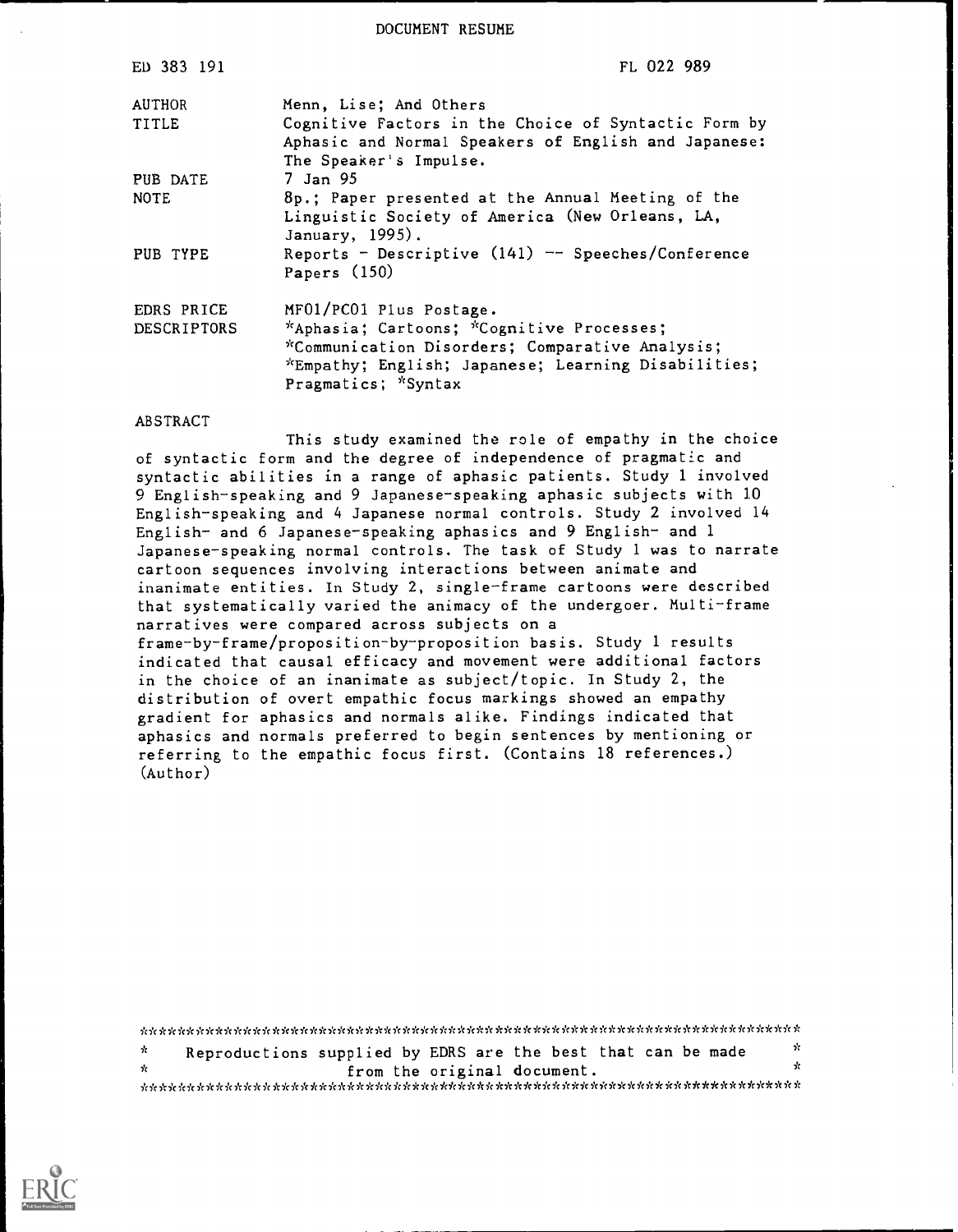1022989

Cognitive factors in the choice of syntactic form by aphasic and normal speakers of English and Japanese: The speaker's impulse

Lise Menn, Kate F. Reilly, & Makoto Hayashi Dept. of Linguistics and Inst. of Cognitive Science, U. of Colorado, Boulder

U.S. DEPARTMENT OF EDUCATION EDUCATIONAL RESOURCES INFORMATION

This document has been reproduced as<br>received from the person or organization<br>originating it

s congenients in<br>17 Minor changes have been made to improve<br>17 reproduction quality . . . **. . . . .** . i a tingin

e: Points of view nr opinions stated in this document: do inot: necessarily: represent: official<br>- ment: do: not: necessarily: represent: official<br>- Of: Rt position: or policy

"PERMISSION TO REPRODUCE THIS MATERIAL HAS BEEN GRANTED BY

Mens;

TO THE EDUCATIONAL RESOURCES INFORMATION CENTER (ERIC)"

 $\overline{\mathcal{L}}$ 

**BEST COPY AVAILABLE**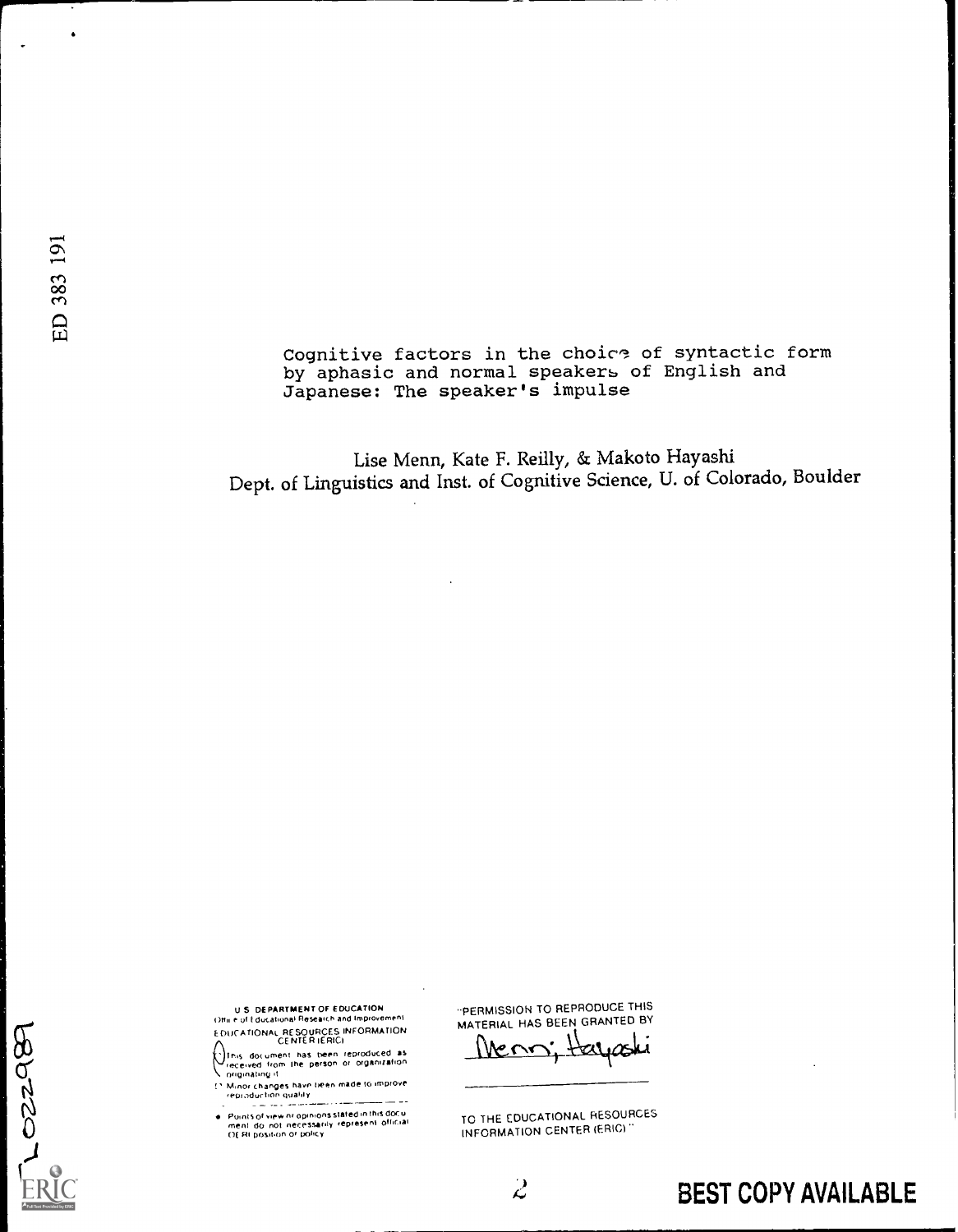Cognitive factors in the choice of syntactic form by aphasic and normal speakers of English and Japanese: The speaker's impulse

Lise Menn, Kate F. Reilly, & Makoto Hayashi Dept. of Linguistics and Inst. of Cognitive Science, U. of Colorado, Boulder

LSA Meeting. psycholinguistics poster session, Jan. 1995, New Orleans

Experimental narrative-elicitation studies of aphasic and normal speakers of English and Japanese were carried out to examine two issues: (1) the role of empathy in the choice of syntactic form and (2) the degree of independence of pragmatic and syntactic abilities in a range of aphasic patients. Previous work (beginning with Bates, Hamby, Zurif 1983, Ulatowska et al. 1981, 1983) has established agrammatic aphasic patients' sensitivity to information flow and to aspects of narrative structure.

Our research indicates that the pragmatic construct 'empathy' also has predictive value for sentence choice in both aphasic and normal speakers; that pragmatic abilities in our patients are similar to normals; and that the gross production error of interchanging subject and object (found in several types of patients, not just agrammatics) can be understood in terms of a conflict between relatively preserved pragmatic competence and limited syntactic ability.

'Empathy' is treated as a psychological primitive (Kuno 1987), an attitude of identification or shared viewpoint with a participant in an event. This mental state may or may not have an overt linguistic marking. Marked empathic focus was operationally defined for the present study of narratives as the use of passive (in English, be- or getpassive), undergoer fronting (e.g. 'He is drowning; dog save him'), direct discourse ('Ouch!, 'Itai '), deixis (e.g. 'The ball comes and hits him'), intensive expressions ('right in the face'), reference to someone's mental state, and evaluation of someone's skill or luck.

In study 1, data from nine English-speaking and nine Japanese aphasic subjects were used. In study 2, fourteen English-speaking and 6 Japanese aphasics gave scorable oral responses. In Study 2, the English speakers included 5 Broca's, 1 mixed non-fluent, 2 Wernicke's, and six anomie aphasics. The six Japanese aphasic respondents were 1 Broca's, 3 mixed non-fluents, 1 mild Wernicke's, and 1 anomie aphasics. There were ten Englishspeaking normal controls and four Japanese normal controls in Study 1, and nine Englishspeaking age-matched normal controls and one Japanese control in Study 2.

The task in Study 1 was to narrate cartoon sequences involving interactions between animate and inanimate entities; in study 2, to describe single-frame cartoons which systematically varied the animacy of the undergoer. Multi-frame narratives were compared across subjects on a frame -by- frame/ proposition -by- proposition basis.

Aphasics and normals were alike in preferring to begin sentences by mentioning or referring to the empathic focus first. All normal and aphasic subjects further appeared to be similar in their choices of which participants in each frame to encode as subject/ topic, and which ones to mark as empathic focus: the more animate an undergoer, the more likely the responder was to mark it. Animates were chosen as subjects/ topics in 71% of clauses (403 animate vs. 164 inanimate subjects/ topics) in study 1.

In Study 2, the distribution of overt empathic focus markings showed an empathy gradient for aphasics and normals alike (see Figure). English-speaking normal subjects used zero empathic markings on the pair of pictures intended to be the 'least empathic' (truck, empty sled undergoers) and an average total of 3.22 markings on the two pictures designed



 $\beta$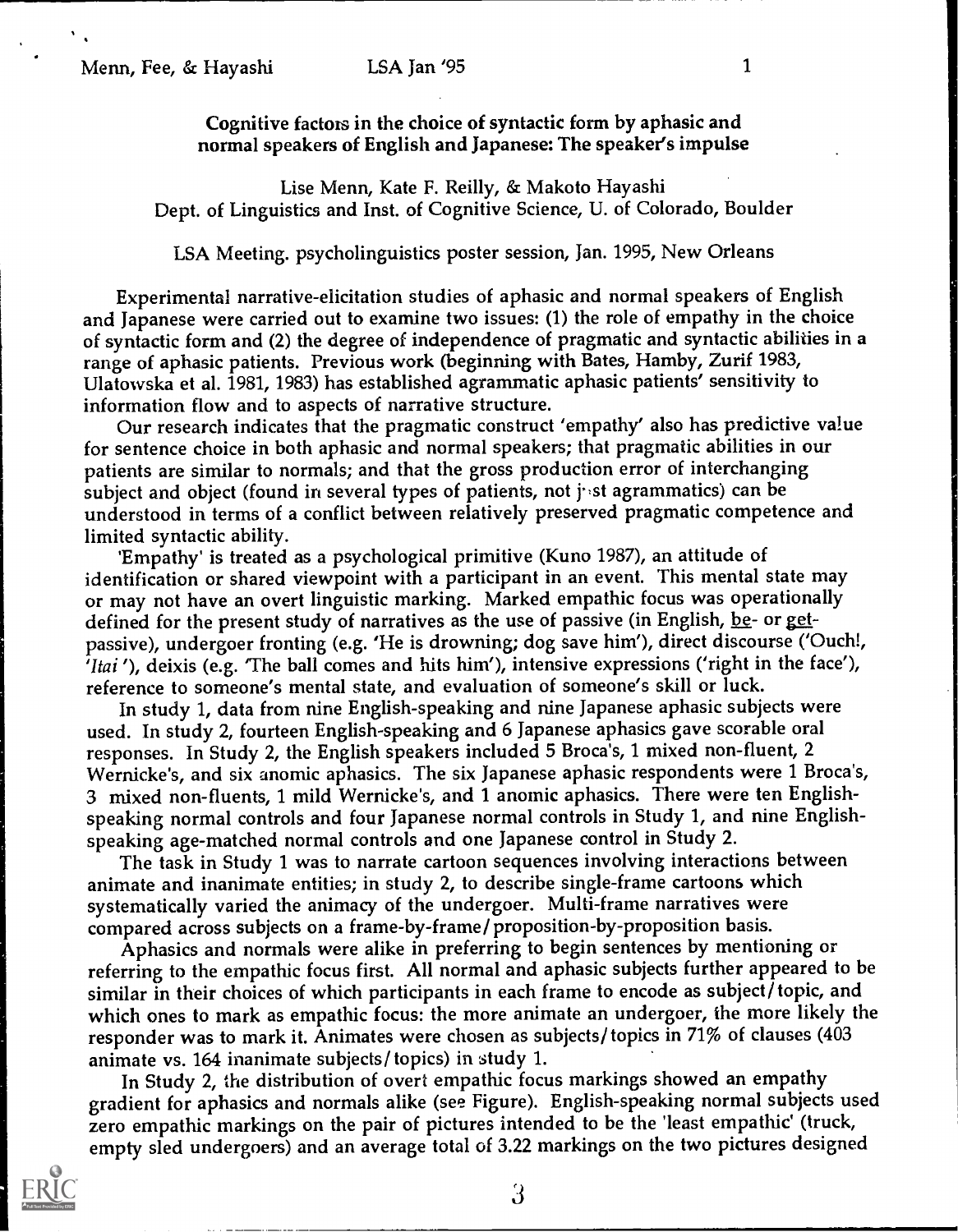to be the 'most empathic' (human undergoers). English-speaking aphasic subjects used an average of .57 empathic markings on the two 'least empathic' pictures and 1.64 markings on the two with human undergoers. Both subject groups showed highly significant linear trends (normals,  $F(1) = 58.26$ ,  $p = .0001$ ; aphasics,  $F(1) = 19.65$ ,  $p = .0007$ ).

Study 2, English Oral Responses. Mean frequency of empathy markers used for undergoer by aphasics and normals for each level of presumed empathic appeal.



When individual types of empathic marking were examined, normals showed the same linear trend for use of Undergoer Fronting (F(1) = 40.36,  $p = .0002$ ) and for Passive/getpassive (F(1) = 7.48, p = .0257). Aphasic subjects failed to show a significant empathy gradient in the use of these syntactic devices (for Undergoer Fronting  $(F(1) = 2.10, p = .1711)$  n.s.); for Passive/get-passive (F(1) = 1.80, p = .2025 n.s.)). Instead, it was in their use of non-syntactic markers - deixis, mental state, direct discourse, and 'expressive locative' ('right in the face') that they responded to the empathy gradient.

Study 1 also indicated that causal efficacy and movement were additional factors in the choice of an inanimate (wind, falling apple) as subject/ topic; topicality (protagonist status), which is closely associated with empathy, was a factor when the choice of subject/ topic was between two animate participants.

The preference for beginning sentences by referring to agents and animates, found in agrammatic aphasics by Saffran et al. (1980), can be explained as a consequence of the more general preference for beginning with the empathic focus, since empathy tends to lie with animates, and agents tend to be animates.

All the observed empathic marking phenomena were found in both fluent and nonfluent patients; however, the number of subjects in each diagnostic category (Broca's, mixed non-fluent, anomie, and Wernicke's) was not enough to test for syndrome-specific tendencies in either study.

Attempts to front the undergoer or perhaps to form the passive led to occasional errors and/or self-corrections in the output of non-fluent patients, as found by Schwartz et al., e.g. "The baby - no - the ball hit the baby" for a child being hit on the head by a ball. Serious errors were also found in fluent patients, e.g. "The ball gets - gets hit - by - the baby", "He hits on the head" (for a boy being hit on the head by an apple).

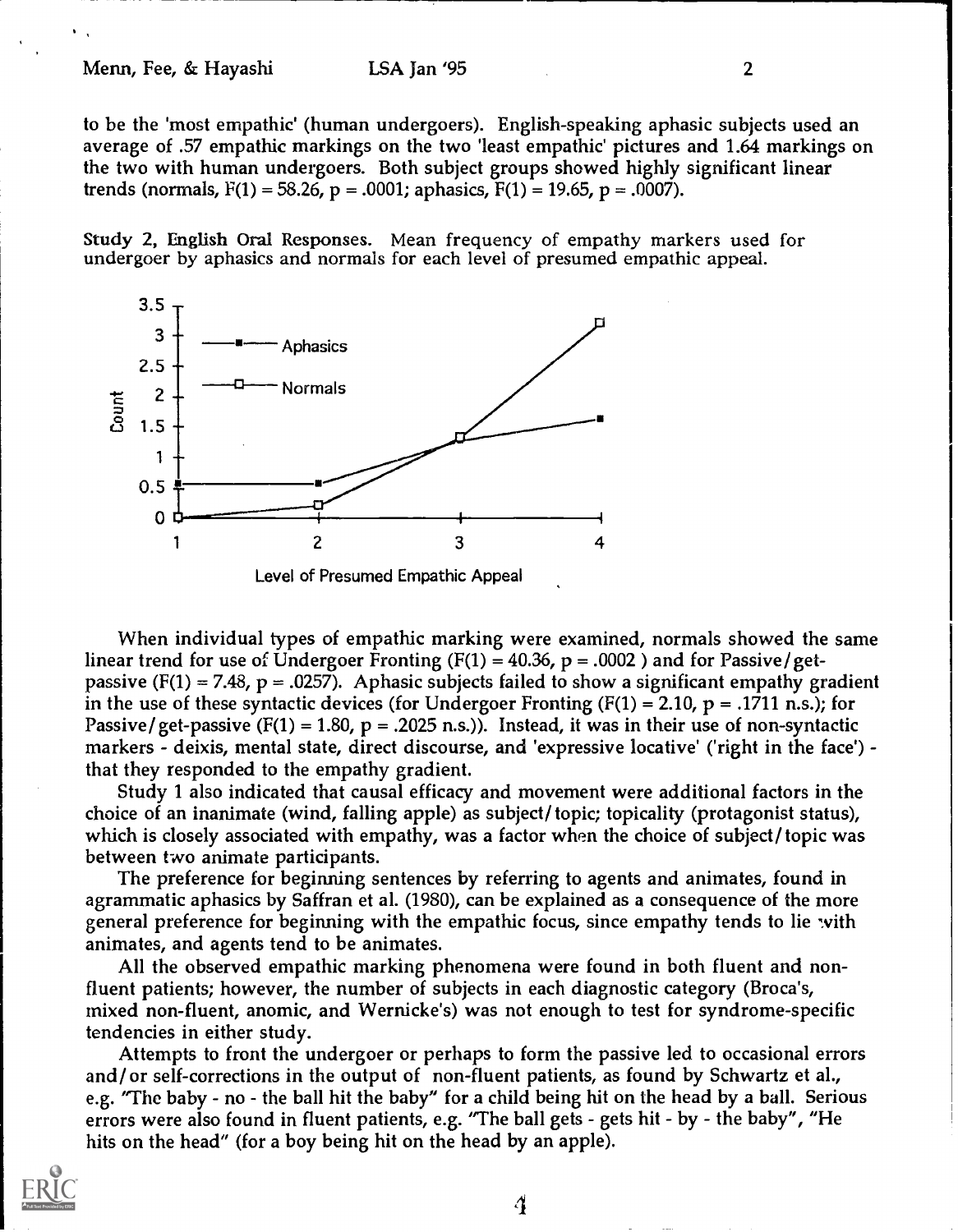We argue that beginning with the empathic focus is not properly a 'strategy', as it has been termed, but rather an impulsive response. The occusional error corrections suggest that this impulse may be overridden by a conscious strategy of shifting to an inanimate subject (e.g. the ball) which will permit the use of an active voice verb.

These data show that pre-linguistic pragmatic factors determining the choice among alternative propositional forms (modeled as operating in Levelt 1989's 'microprocessor') include the speaker's impulse, which responds to empathy, among other salience factors (Sridhar 1989, Givon 1983), as well as the speaker's mental model of the hearer's state of knowledge, which is used to compute appropriate referential form and placement of new and old information (Chafe 1976, Lambrecht in press).

Examples (edited to remove minor hesitations and dysarthric errors):

English 'Ball-hits-boy' Narrative:

agrammatic aphasic (self-corrections of sentences begun by referring to animate undergoer) The baby - no - the baseball hits the baby.

agrammatic aphasic (same subject, another test occasion)

The kiddie - the girl - the baseball (gesture) - the baseball hits the baby.

English 'Hat' Narrative

fluent (severe anomic) aphasic

It's looks like he's had a hat on, and uh the hat is gone off his head and got in the water.

He's betting his cane to put it on, uh, he's getting it out that way.

<u>agrammatic (Broca's) aphasic</u>

First, hat blow off then the one round - water - spin the - round - water then hat go into water cane then pull out water.

## normal

This man is walking ...and the wind comes and blows his hat off, and is going to go in the gutter... I imagine that's a sidewalk, so he picks it up with his cane.

English 'Brick hits lady'

fluent (severe anomic) aphasic

She - looks like her hand is, hand is - it's a...something's wrong with the hand.

## agrammatic (Broca's) aphasic

Right arm - lady break - hit arm - sidewalk. In the - sidewalk - ending - ending up sidewalk.

normals (one with cause first, one with undergoer first)

(#1) The brick apparently hit her elbow, and she's wincing, or crying.

(#2) Looks like she is...being... or nearly being hit by the brick. And it looks like she's got her mouth like she maybe sees it coming.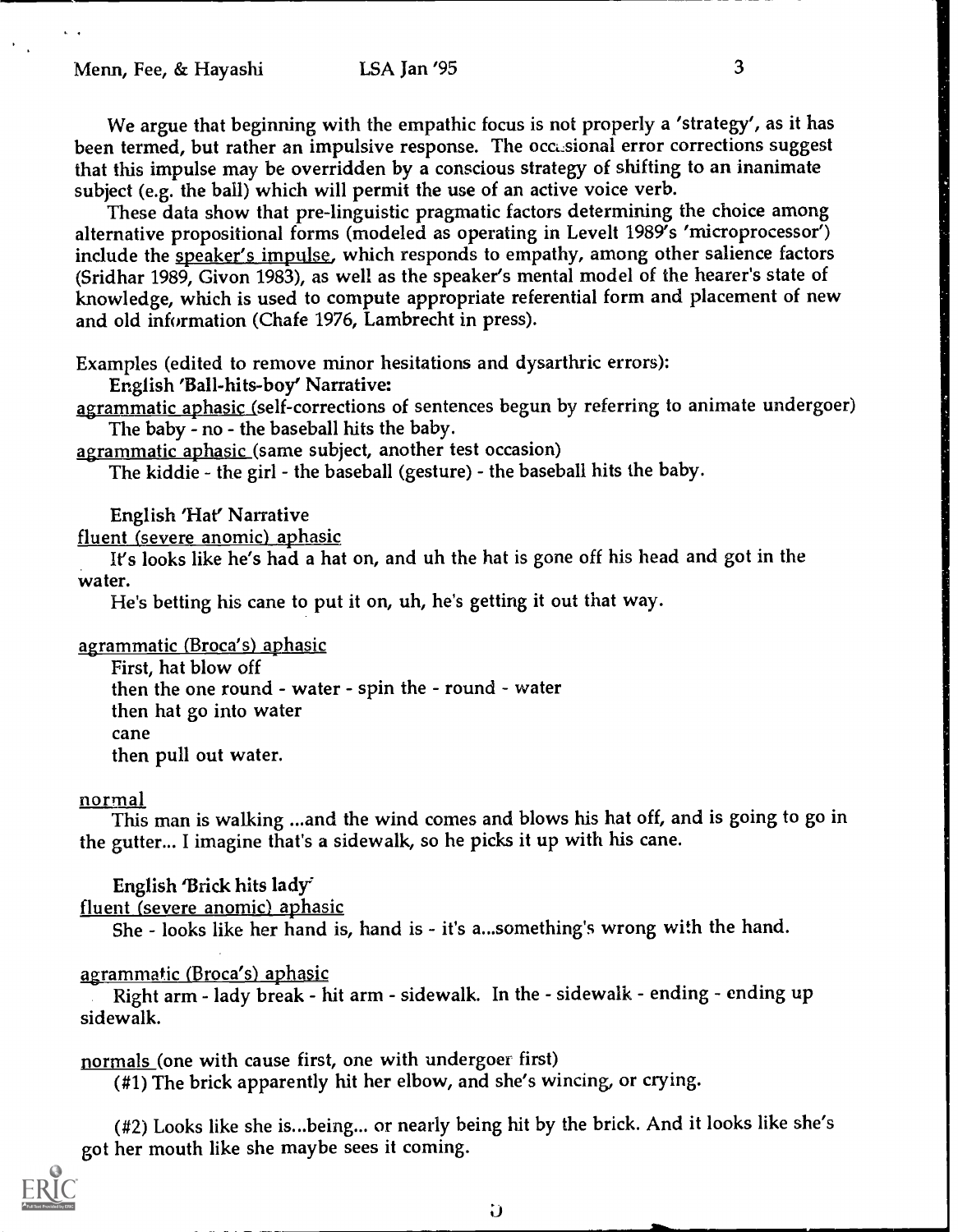Japanese 'Ball-hits-boy' Narrative agrammatic aphasic<br>chibi-chan ga booru o chibi-chan ga booru o okochita<br>'Buster'-SUBI ball-OBI fall-PAST fall-PAST (intrans) The boy fell the ball. Japanese 'Hat' Narrative fluent aphasic 1. otoko-no ko-ga . . . booshi-o \*\*ura-ni \*ton-de-tta<br>male-of child-SUBI . . hat-OBI \*\*back:N-into \*fly-CONJ-\*\*back:N-into \*fly-CONJ-go-PERF The boy  $\dots$  went flying the hat \*\*\*into the back(yard) \*intransitive verb 'go flying' -  $tobu$  'fly' +  $iru$  'go' used with direct object 'hat'</u></u> (marked with -o) \*\*The hat flew off backwards' would be Booshi-ga ushiro-ni ton-de-tta, main verb tobu, 'fly' intransitive, non-volitional. tobasu is 'fly', transitive (= cause to fly) 2. otoko-no ko-ga ... booshi-ga ...eeto ike-ni<br>male-of child-SUBI ... hat-SUBI ... well pool-into male-of child-SUBJ  $\dots$  hat-SUBJ  $\dots$  well<br>The boy  $\dots$  The hat, well, The hat, well, \*koro-n-de-isoo da-tta. \*fall (onto solid surface)-CONJ-seem AUX:PERF looks like it's \*hit into the puddle. \*semantic error, verb korobu cannot be used for fall into water. Correct verb would be ochiru 'fall', in the form ochi-te-isoo. mixed\_non-fluent\_aphasic<br>1. otoosan-ga (Ex: hun) \*tsue-o 1. otoosan-ga (Ex: hun) \*tsue-o tsue-o hashiru n father-SUBJ ( uh-huh) \*cane-OBJ cane-OBJ run m m The father (EX: uh-huh) runs, mm, hashiru ja nakute aruku.<br>
run COP+PRT not-CONI walk run COP+PRT not-CONJ runs, it's not, walks \*the cane. \*aruku 'walk' is intransitive. This error is not a functor omission, as 'walks with a cane' is expressed by tsue-o motte aruku 'walks carrying a cane'. 2. booshi-ga booshi-ga booshi-ga kaze-ga fui-te-iru.<br>hat-SUBI (3X) wind-OBI blow-CON hat-SUBI (3X) wind-OBJ blow-CONJ-AUX The hat  $(3X)$ ... the wind is blowing 3. kodomo-o booshi-ga booshi-ga booshi-ga booshi-ga child-OBJ hat-SUBJ (4X)<br>the child the hat (4X)

the hat  $(4X)$ 



 $\mathbf b$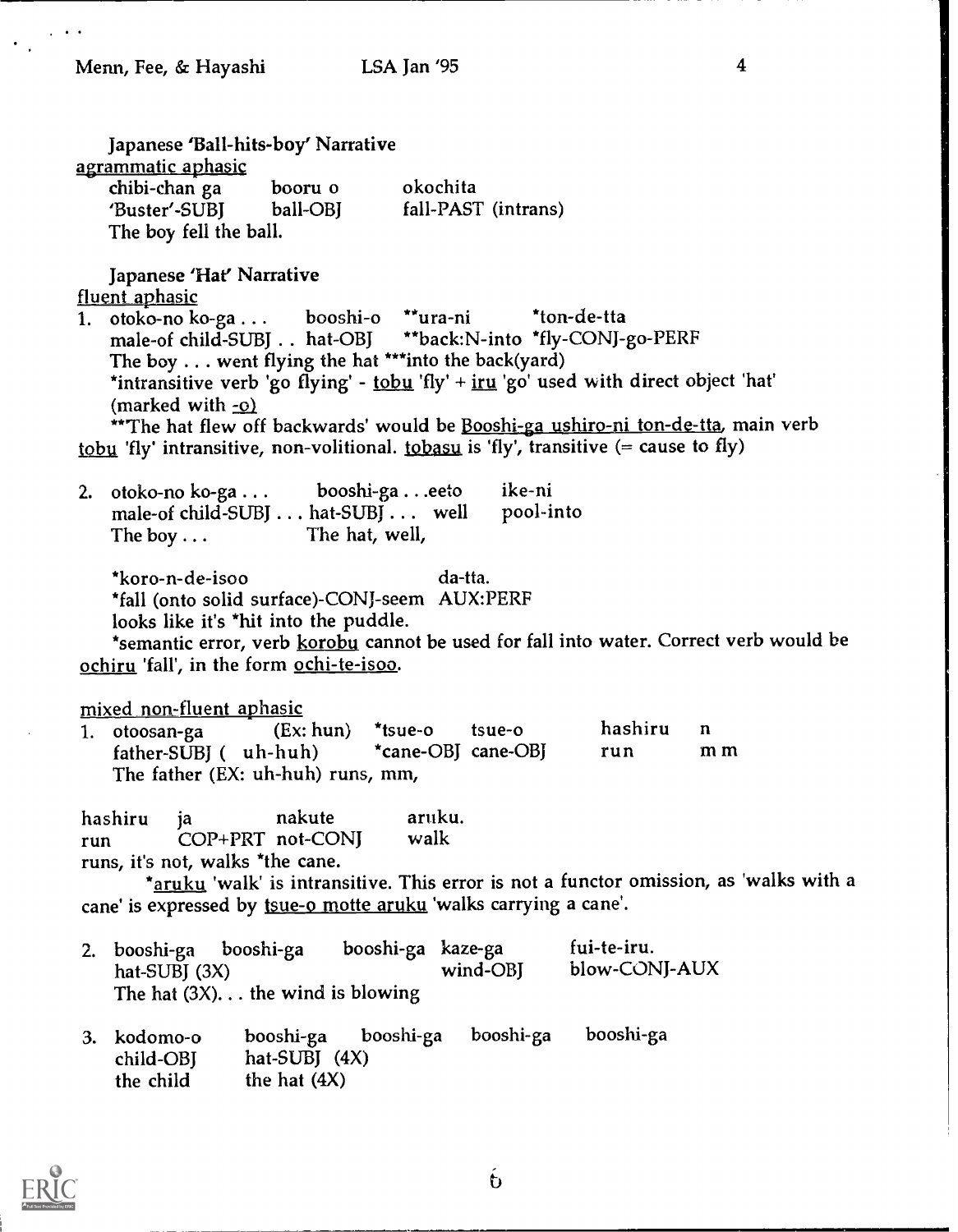Menn, Fee, & Hayashi **LSA Jan '95** 5

| kaze-o n | kaze-de<br>*kaze-no                                     | koroga-tte | umi-ni **chi-chi-chi-o-ochiru.                                                      |  |
|----------|---------------------------------------------------------|------------|-------------------------------------------------------------------------------------|--|
|          | wind-OBJ m m *wind-POSS roll-CONJ ocean-into            |            | alls falls                                                                          |  |
|          | the wind m m *the wind's rolls and falls into the ocean |            |                                                                                     |  |
|          |                                                         |            | * hooghi on leave do leaves the umi ni ochime. The het velle and felle into the age |  |

booshi-ga kaze-de koroga-tte umi-ni ochiru, 'The hat rolls and falls into the ocean because of the wind' is a possible target structure.

\*\*stammer on the accented syllable of ochiru

| -de                       | tsukau |  |
|---------------------------|--------|--|
| 4. *tsue-o                | *tsuku |  |
| cane-OBJ *give a push     |        |  |
| He *gives the cane a push |        |  |

\*semantic error: verb is wrong, possibly a phonemic paraphasia for tsukau 'use'. Possible target structures are Tsue-o tsukau 'He uses the cane', or Tsue-o tsukatte... 'Using the cane...', idiomaticall 'He uses the cane and...'

Acknowledgements: this work is part of a lager project involving our colleagues Akio Kamio (Dokkyo University), Ikuyo Fujita (National Institute for Rehabilitation of the Disabled), and Sumiko Sasanuma (Tokyo Metropolitan Institute of Gerontology). Data collection was also kindly assisted by Larry Boles (University of Arizona) and Nina Dronkers (Martinez VA).

Bibliography/suggested readings on functional considerations in syntax and/or their applications to aphasiology:

- Bates, Elizabeth, Suzanne Hamby, and Edgar Zurif (1983). The effects of focal brain damage on pragmatic expression. Canadian Journal of Psychology 37: 59-84.
- Bates, Elizabeth, and Beverley Wulfeck (1989). Crosslinguistic studies of aphasia. In B. MacWhinney and E. Bates (eds.), The Cross-linguistic study of sentence processing. Cambridge: Cambridge University Press.
- Bihrle, Amy M., Hiram H. Brownell, John A. Powelson, & Howard Gardner (1986). Comprehension of humorous and nonhumorous materials by left and right braindamaged patients. Brain and Cognition 5, 399-411.
- Chafe, Wallace (1976). Givenness, contrastiveness, definiteness, subjects, topics, and point of view. In C. Li (ed.), Subject and topic.. New York: Academic Press. 25-56.

Givon, Talmy (1981). Typology and functional discourse. Studies in linguistics 5:163-193.

Givon, Talmy (ed.) (1983). Topic continuity and discourse. Amsterdam:John Benjamins.

Karmiloff-Smith, Annette (1979). A functional approach to child language: a study of determiners and reference. Cambridge: Cambridge University Press.